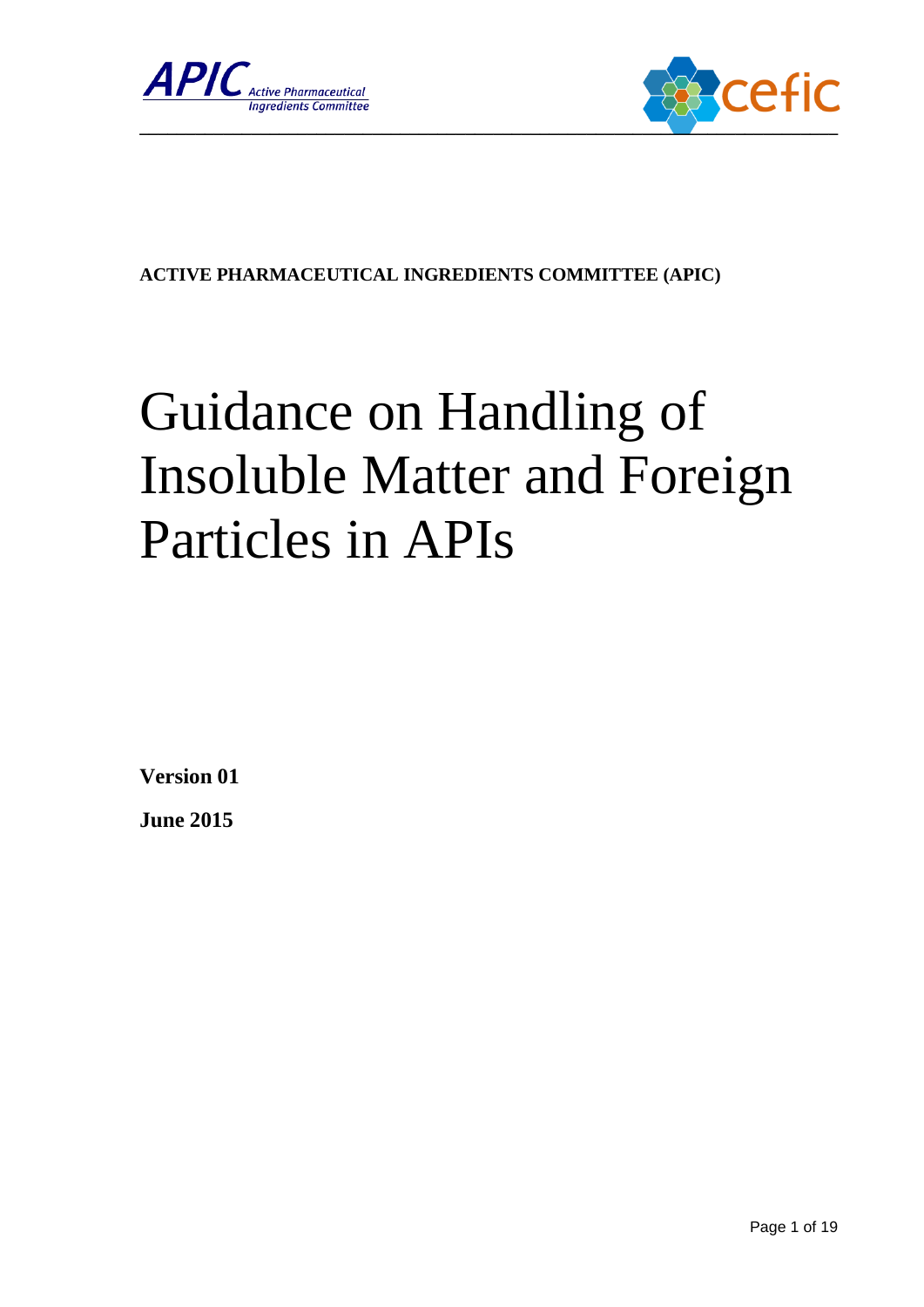# Disclaimer

*This document represents voluntary guidance for API manufacturers and their customers, and the contents should not be interpreted as regulatory requirements. Alternative approaches than those described here may also be used.*

# Foreword

The CEFIC\* Sector Group APIC (the Active Pharmaceutical Ingredients Committee) was founded in 1992 as a direct consequence of the rapidly increasing European regulatory requirements affecting the manufacture of Active Pharmaceutical Ingredients (APIs).

APIC represents producers of APIs and API intermediates in Europe. Its membership consists of more than 60 companies, located all over Europe, and of several national industry associations. For around 2/3 of its members, selling APIs and intermediates is their major business while ca. 1/3 of the members are primarily marketing final medicinal products.

APIC's focus is on worldwide Quality, Good Manufacturing Practice (GMP) and Regulatory matters relating to APIs and intermediates. Through the years APIC has developed into a high-profile industry association with an excellent, worldwide reputation.

APIC has already developed a series of guidance documents and position papers (see http://apic.cefic.org/ ). This document offers best industry practice and guidance for appropriate controls for the unavoidable presence of minute amounts of particles in APIs. The guideline highlights potential factors to minimize patient risk within reasonable limits. If you have any comments or suggestions for further improvement please contact the APIC Secretary at:

#### **CEFIC**

Active Pharmaceutical Ingredients Committee (APIC) Av. E. Van Nieuwenhuyse 4 / box 2 B - 1160 Brussels Tel: +32 2 676 72 02 or +32 2 676 72 44  $Fax: + 3226767359$ E-mail : [pvd@cefic.be](mailto:pvd@cefic.be) or [abo@cefic.be](mailto:abo@cefic.be)

*\* CEFIC (the European Chemical Industry Council): The Brussels-based organisation that represents the European Chemical Industry*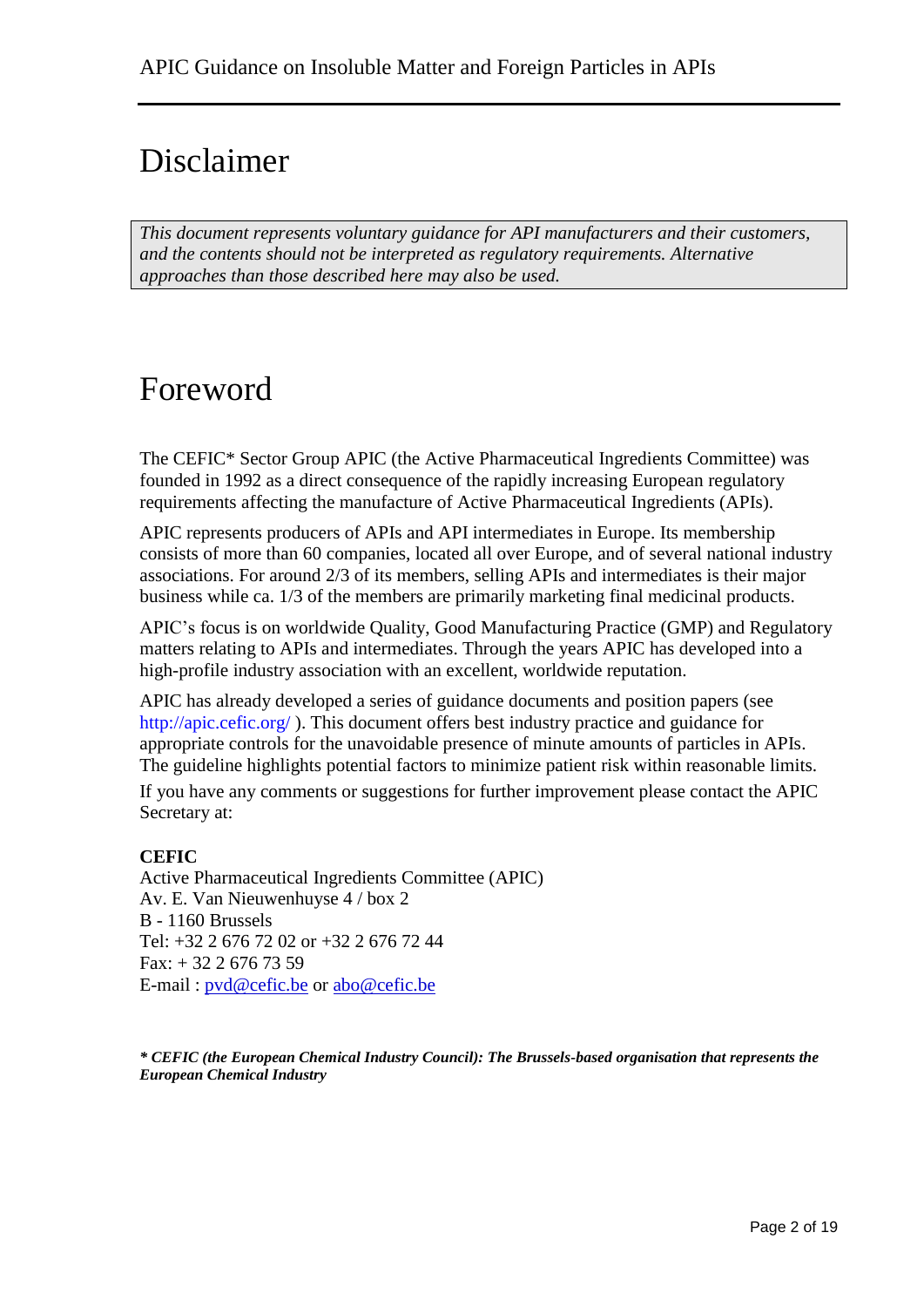# Table of contents

- 1. Acknowledgements
- 2. Introduction and Purpose
	- 2.1 Purpose
	- 2.2 Background
- 3. Scope
- 4. Definitions of Particles
	- 4.1 Particles in final APIs
	- 4.2 Particles in API intermediates
	- 4.3 Particles in Raw Materials (including packaging materials) for APIs
- 5. Good practices to minimize the presence of particles in APIs
	- 5.1 Key preventive measures
	- 5.2 Removal / detection methods
	- 5.3 Inspection methods.
- 6. Analytical Controls and Acceptance Criteria
	- 6.1 General rules for APIs
	- 6.2 Analytical Methods for APIs
		- 6.2.1 Appearance Test
		- 6.2.2 Filter Test
		- 6.2.3 Sampling and Sample Size
		- 6.2.4 Preventive measures for the test execution
		- 6.2.5 Test Execution
	- 6.3 Acceptance Criteria for APIs
		- 6.3.1 Dosage Forms and route of administration.
			- 6.3.2 Limits
	- 6.4 (In-)Process Controls for Intermediate Process Steps
- 7. Incident Management
	- 7.1 Determination of identity of particles.
	- 7.2 Identify source examples of investigation techniques and aids.
	- 7.3 CAPA / course of action to avoid reoccurrence.
	- 7.4 Risk Assessment: topics to be considered during the investigation & disposition decision
- 8. References
- 9. Glossary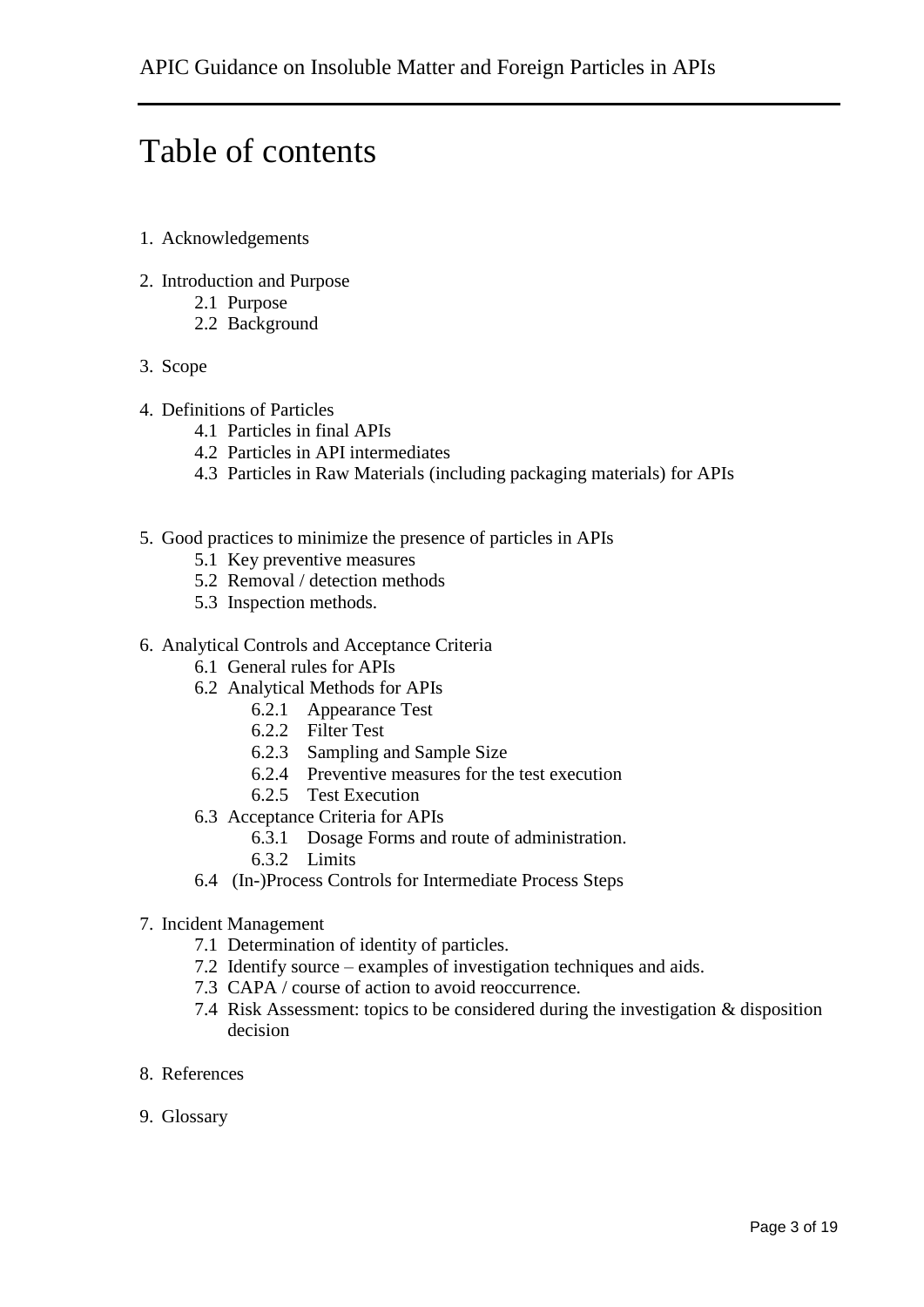# 1. Acknowledgements

This document was drawn up by a group of experts within CEFIC / APIC. We cordially thank them for their hard work and efforts spent as well as for their kind cooperation, intensive discussions and fruitful comments:

| <b>Ulrich Fechtel</b>    | Merck KGaA                          |  |
|--------------------------|-------------------------------------|--|
| Rainer Fendt             | <b>BASF SE</b>                      |  |
| <b>Shahar Mozes</b>      | Teva Pharmaceutical Industries Ltd  |  |
| Hermann Müller-Bötticher | Boehringer-Ingelheim                |  |
| Dirk Overrödder          | J&J, Cilag (Chair)                  |  |
| Luisa Paulo              | Hovione FarmaCiencia SA             |  |
| Wilbert Van de Rakt      | Aspen Oss B.V.                      |  |
| Matthias Wenzel          | <b>BASF Pharma Chemikalien GmbH</b> |  |
| <b>Bob Johnson</b>       | Lonza Ltd                           |  |
| Neil Mold                | MacFarlane Smith                    |  |
| Jens Woeltinger          | Evonik Industries AG                |  |
| Chris Oates              | <b>UQUIFA</b>                       |  |
| Paulo Castro             | Hovione FarmaCiencia SA             |  |

We like to express our sincere gratitude to IPEC (the International Pharmaceutical Excipients Council) for its kind permission to consider the "Technically Unavoidable Particle Profile Guide", 2013 [see Reference<sup>a]</sup> in the development of this APIC guideline].

We also like to thank anybody else who has, as a quality or regulatory professional from pharmaceutical industry or as member of any industry association, given valuable input to the generation of this document.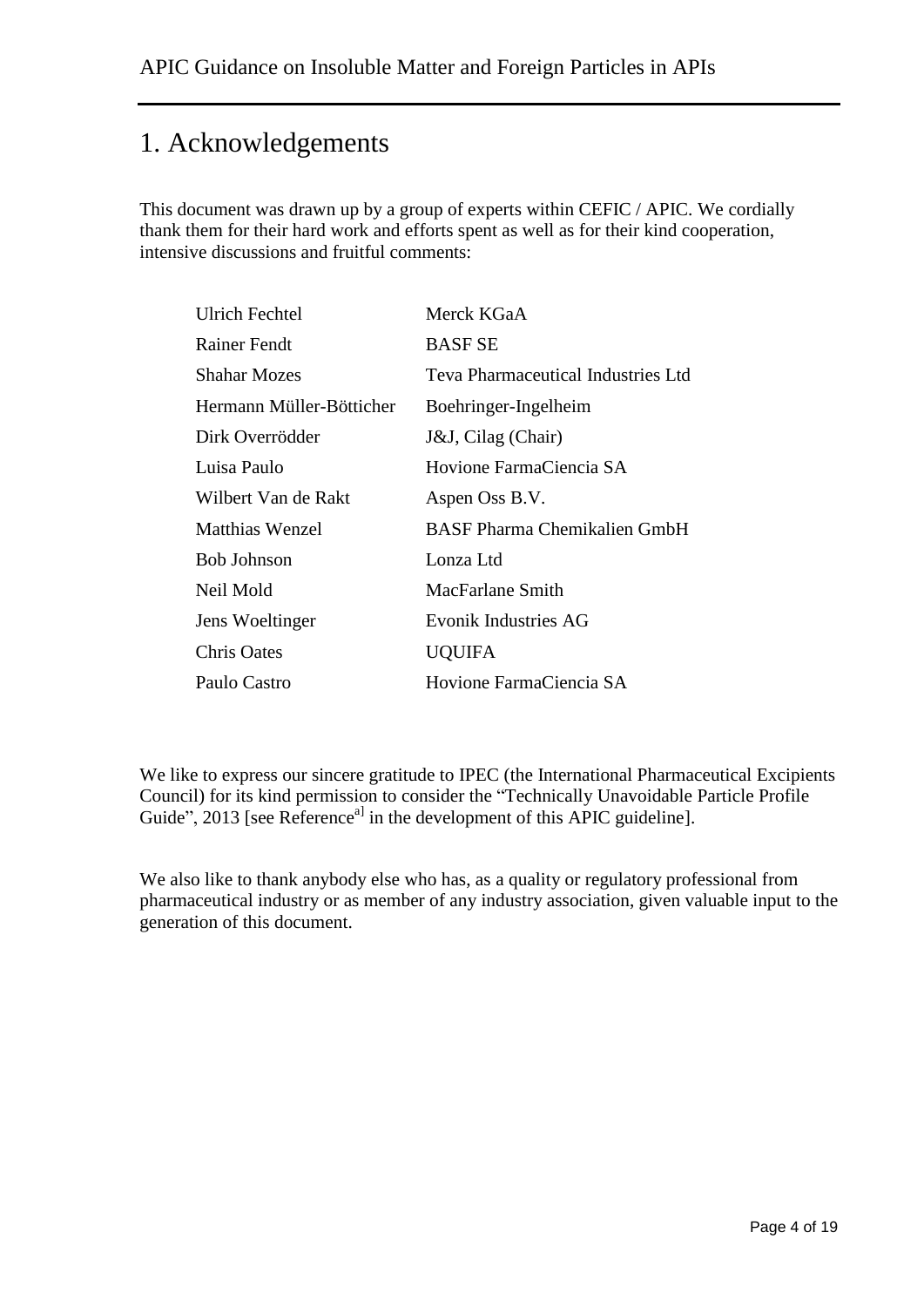# 2. Introduction and Purpose

The subject of particles (sometimes referred to as visible particles, insoluble particles /matter or foreign particles) in Active Pharmaceutical Ingredients (APIs) and related intermediates has been, and continues to be, a topic of great interest and importance to the pharmaceutical industry. Particles have always been present in APIs but the interest and concern has risen due to an increased number of inspectional observations from various Regulatory Authorities concerning visible particles in Drug Products and APIs. The elevated presence of particles as well as inappropriate methods of investigation, controls and preventive and/or corrective actions were all subjects of citations by authorities and observations by API customers.

Currently the guidance from health authorities (EMA, FDA, others) or Pharmacopoeias (e.g. EP, USP) about particles in APIs is very limited<sup>1</sup>. This lack of guidance has led to uncertainty of how to deal with insoluble matter, and has sometimes resulted in the unrealistic expectation that no single visible particle should be present in any amount of API, irrespective of its size or the overall amount present in a batch.

Therefore the idea was born to develop such a guidance document as a basis for common understanding regarding the presence of particles in APIs.

#### **2.1 Purpose**

This document intends to provide guidance to the API/intermediate industry, API users, API customers, suppliers of raw materials and other stakeholders for a standard approach towards the establishment of acceptable limits for the presence of particles, and guidance on appropriate investigation of any deviations from these limits in Active Pharmaceutical Ingredients (APIs) and API Intermediates.

It is obvious that a detailed guidance document will provide the following **benefits** to the industry and to Health Authorities:

- Provide a basis for a common understanding regarding the presence of particles in APIs;
- Provide current scientific, process, analytical, equipment and engineering knowledge, and proven good practices, to minimize the presence and risk of particles in APIs;
- Provide proven test methods and scientifically based acceptance criteria for particles in APIs;
- Share possible investigation tools to support the systematic and faster identification of root cause, appropriate corrective/preventive actions and risk assessments to enable the Quality Unit to make a solid GMP oriented final product disposition decision.

This guideline suggests the various measures and processes that could be applied to minimize the presence of insoluble matter down to acceptable levels, to establish appropriate controls, and therefore helps to ensure a more reliable supply chain.

This guidance assumes full compliance with relevant GMPs (e.g. good engineering, maintenance, documentation practices).

<sup>1</sup>  $<sup>1</sup>$  Remark: Examples of current regulatory expectations include parenteral or ophthalmic drug product</sup> applications, e.g. "essentially free from visible particles" e.g. USP <790>, "practically free from particles" (Ph. Eur.), 2.9.20. Particulate contamination: visible particles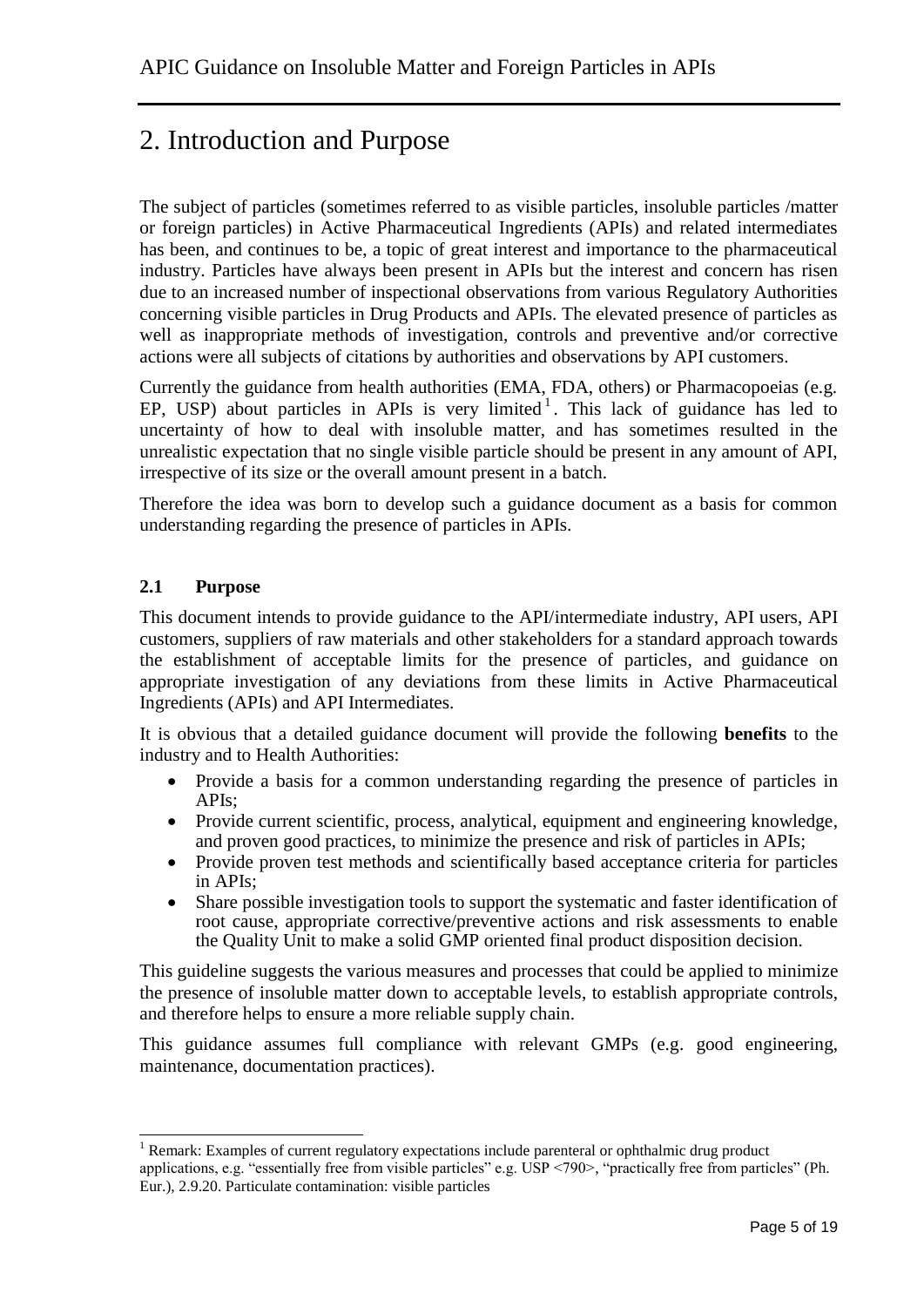#### **2.2 Background**

The United States FD&C Act - Subchapter A - SEC.501.[351]<sup>b)</sup> states that a drug or device shall be deemed to be adulterated -

(a)(1) if it consists in whole or in part of any filthy, putrid, or decomposed substance; or

(2)(A) if it has been prepared, packed, or held under insanitary conditions, whereby it may have been contaminated with filth, or whereby it may have been rendered injurious to health…

*(Remark: only the most relevant part of this subchapter has been copied from FD&C Act)* 

The presence of particles in API can be considered product adulteration if an absolute interpretation of the FD and C Act is made. However, the regulation and its preamble recognize that manufacturers cannot provide 100 % assurance that all active ingredients manufactured will be free from one form of contamination or another. The preamble also states the procedures must be "designed to prevent" contamination. This implies an acknowledgement that procedures cannot fully guarantee contamination prevention. Moreover, the preamble also states that the level of concern for contamination will be dependent upon the final application of the drug product and the related risk to the patient.

The regulation therefore recognizes the fact that any contact between two different materials results in some physico-chemical interaction, especially when mechanical force or other kind of energy is applied (e.g. stirring, filtering, milling), but also requires that the degree of interaction is minimized by equipment design and selection of materials of construction.

API manufacturers carefully select equipment construction and other materials for their inertness / compatibility with process streams, and on the basis of safety characteristics (e.g. food grade oils, plastics, packaging materials), because the presence of trace amounts of such materials in an API can never be totally excluded, i.e. while not immediately apparent they can be detected if sufficient analytical effort is applied.

Because of these selection criteria, the presence of trace amounts of such inherently safe materials are process related and can hardly be considered as being "filthy, putrid, or decomposed substances".

To summarize: Such traces of equipment construction materials and process contact materials in products (intermediates or APIs) are:

- Unavoidable:
- Minimized by selection of inherently safe materials with high (but not unlimited) resistance against mechanical / chemical interaction with processed materials;
- Their presence or absence at intermediate synthesis steps is potentially not relevant, as subsequent steps such as filtrations or purifications will remove them;
- Controlled at the level of the API by means of a variety of non-specific tests during routine QC testing which are generally able to detect visible particles in the parts per million range.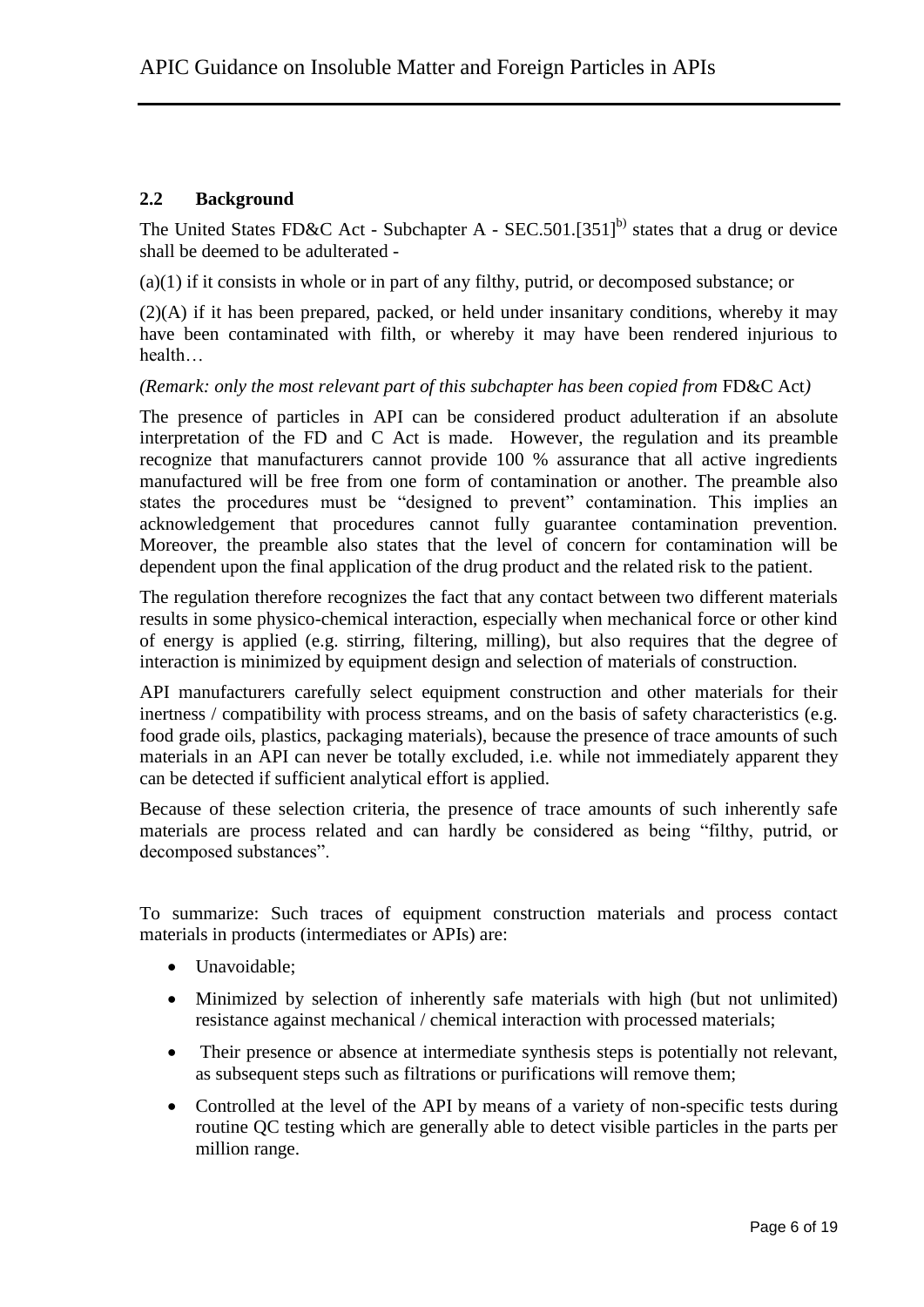## 3. Scope

This guidance covers solid matter visible to the naked  $eye<sup>2</sup>$  in APIs or API intermediates or raw materials. The scope is mainly small molecule APIs that are manufactured by chemical synthesis, or by extractions as covered by ICH Q7. Insoluble matter or particles (as a general term) also includes larger particles or objects (e.g. pieces of plastic, bolts).

Out of scope are cross-contamination, chemical impurities, airborne or sub-visible particles, heating/cooling agents, oil and other lubricants. This guidance is not applicable for agglomerates of the product itself. This guidance does not cover biotechnological APIs (large molecule) and excipients<sup>3</sup>. However, parts of this guidance document could also be applied for other materials that are used in drug product manufacturing.

This guidance assumes that any particles are homogeneously distributed throughout a batch; if there is any indication whatsoever that the particles may not be homogeneous an investigation must be initiated.

# 4. Definitions of particles

#### **4.1 Particles in final APIs**

In the production of final APIs a variety of types, sizes, and shapes of particles from multiple origins can be observed by different analytical and inspection methods. The presence of these particles should be appropriately controlled, and many API manufacturers have implemented QC controls for particles in their products. Also visual examination at various points of the API manufacturing process might be performed either in production or in the QC lab.

In the following the different types of particles are listed and explained.

**Technically unavoidable particles** should be seen as particles which do not harm the health or safety of the final consumer. They should not affect the efficacy and quality of the related Drug Product due to the (chemical) harmlessness of the material and / or their mechanical attributes and low amount.

The technically unavoidable particles are intrinsic to the manufacturing process, the production equipment and processing aids. The construction materials and equipment were designed and intended to be in contact with the product/product solution. Typically these materials are inert and compatible with the process and cleaning conditions. Generally safe materials and appropriate equipment design with high (but not unlimited) resistance against mechanical / chemical interaction with processed materials should be selected to minimize the potential to release particles into the product.

The tolerable amount should not exceed predefined limits based on the presupposition of homogeneously distributed small particles. These minute amounts originate from "normal wear and tear" and not from equipment breakdown, damage, human error or other non-equipment related issues. The predefined limits should be based on regular process/equipment capabilities and documented risk assessments. If the results are

<sup>-</sup><sup>2</sup> Minimum size that can be seen by naked eye is about 40 to 200 micro metres, see also section 6.2.2

<sup>&</sup>lt;sup>3</sup> See also "Technically Unavoidable Particle Profile Guide 2013" [see Ref.<sup>b]</sup>]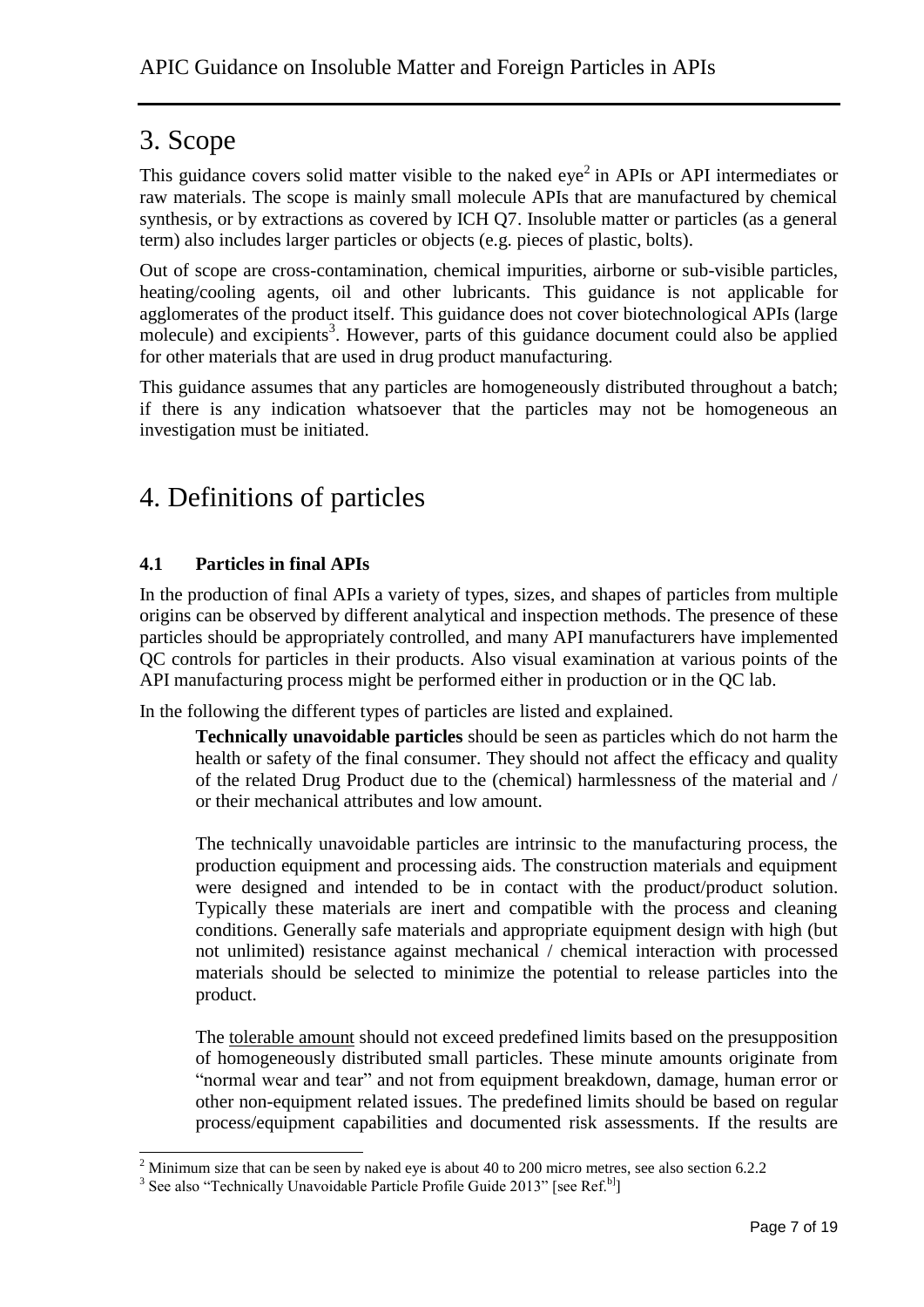within the predefined limits an investigation is not required. However for any abnormal occurrence (even within predefined limits) an investigation should always be instigated.

Examples of **process and equipment related particles**: charcoal, fibers from filters, fibers from centrifuge bags, inorganic salts used or formed, seal/gasket materials, construction material of equipment (stainless steel, glass from glass lined reactor, enamel, PTFE).

**Fibers** have typically diameter of less than or equal to 40 microns (size is based on experience), and a length: diameter ratio larger than  $3:1<sup>4</sup>$ . Examples are fibers from centrifuge bags and/or, filters.

**Support equipment** should also be selected for their inertness and compatibility with the process and cleaning conditions (e.g. scoops, cleaning tissues, personal protective equipment like gloves, clothing, textiles, gowning gear or filter masks).

**Atypical particles** are particles that should not be present in final API and their presence should always trigger an investigation. These particles consist of foreign matter which is not intended/designed to be in direct contact with the product/manufacturing process. These atypical particles commonly originate from materials which accidently or unintentionally came into contact with the product or a process stream.

Examples are operator's pencil, cable binders, nametags, or duct tape.

Risk assessments might identify that a product is acceptable in cases where foreign matter was dropped in and immediately removed as a whole, or with the assurance that all the foreign matter was removed, while maintaining the integrity of the product.

Hair, human skin particles, and insects should be GMP controlled by appropriate gowning procedures or pest control.

#### **4.2 Particles in API intermediates**

It is not general practice to determine and quantify the presence of particles during the manufacture of API intermediates. However, a general visual appearance test is in most cases performed as a regular QC test, or a visual examination is performed during operator handling of an intermediate in production or in the QC laboratory. Therefore elevated or abnormal (i.e. out-of-trend) presence of insoluble matter, e.g. generated by equipment failure or other incidents, can be observed during QC testing or during manufacturing activities. Any limits and controls for particles in API intermediate steps can be different from those at the final API step if there are appropriate filtrations in subsequent process steps.

Measures should be in place to minimize the presence of particles in API intermediates, unless it is intended to remove them in the downstream process. Abnormal presence of particles in API intermediates might be an indication of equipment, process or operator failure and an investigation should be initiated.

In principle the definitions for technically avoidable and atypical particles in API intermediates are the same as described for APIs.

-

<sup>&</sup>lt;sup>4</sup> Other definition of fibers: Definition of fibers, evaluated by microscope: a countable fibre, as defined by WHO (1996), is any particle that has a length  $> 5$  um, a length:diameter ratio larger than 3:1 and a fibre diameter  $<$  3 um (often referred to as WHO fibres) Ref.<sup>c)</sup>

Also of interest: Ref $d$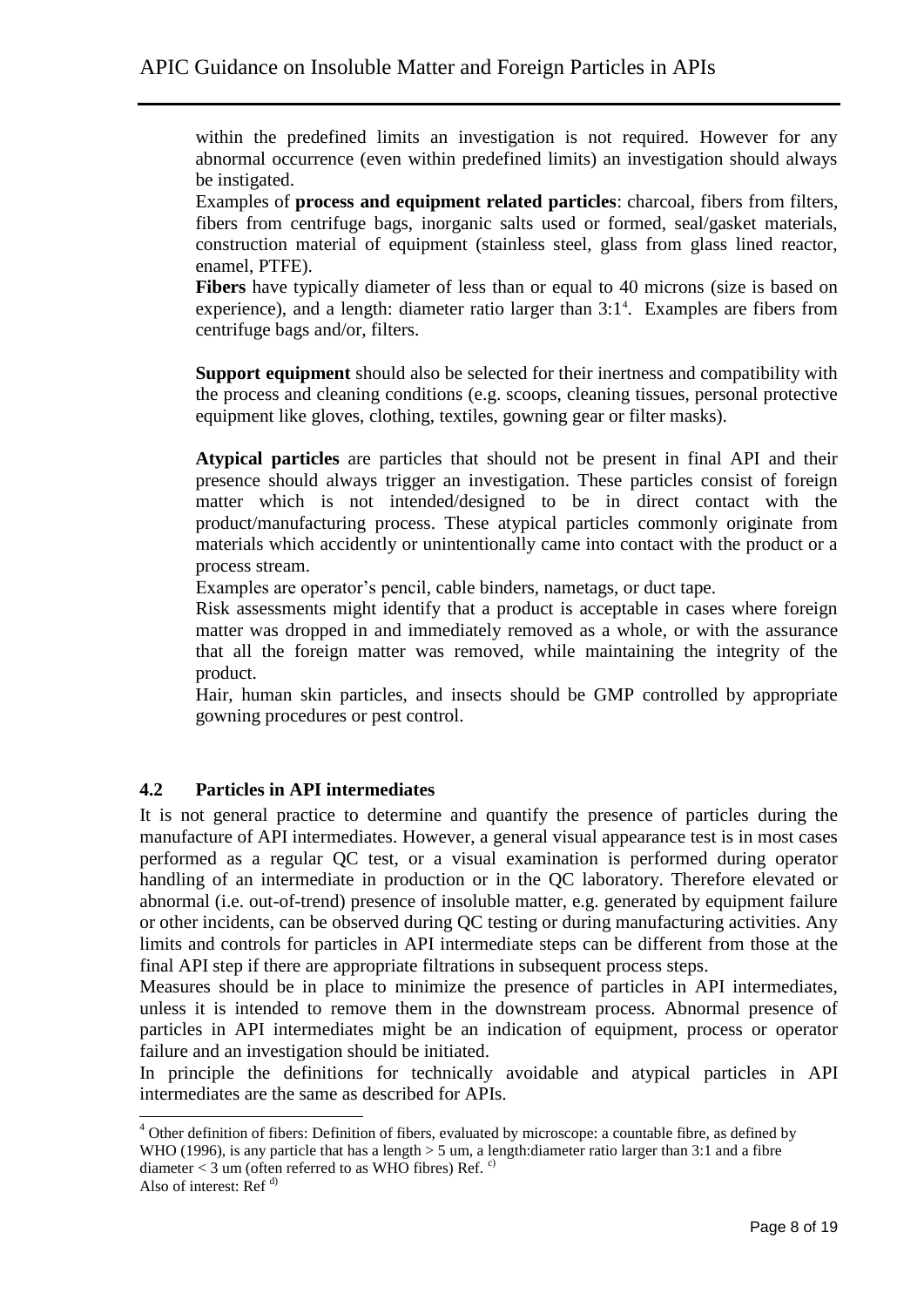#### **4.3 Particles in raw materials (including packaging materials) for APIs**

Suppliers for raw materials or packaging material should have measures in place to avoid particles caused by equipment failures and/or other abnormal occurrences. The supplier should have an appropriate maintenance and equipment checking program, and a system to detect technical or other failure, and, if this was to occur, to bring the equipment back into normal operation. It is also desirable to incorporate physical removal of potential particles, such as filtration or sieving, into the later stages of the manufacturing process. Nevertheless, equipment failure, human error, or the like, can lead to an increase in the presence of particles in the raw material. The raw material supplier should always notify the API manufacturer in the event of any incident in their manufacturing process that could lead to the presence of particles in material supplied.

The supplier qualification program of the API manufacturer should emphasise these expectations and perform proactive and regular communication to the suppliers to make them aware of issues that might be caused by particles.

Raw materials for API manufacturing and packaging material for API packaging are in many cases not specifically tested for foreign matter. However the standard checks "appearance of sample", "shape and appearance" (integrity) of the packaging (secondary) and primary packaging performed during incoming QC tests are likely to detect visible particles if present. Especially, it is expected that raw materials do not contain particles in a size which might damage process equipment (e.g. glass lined reactors, valves) in further manufacturing activities. They should not contain any foreign matter that could be dissolved in the downstream API chemical processing step(s). Raw materials and/or packaging materials should not contain particles caused by insufficient plant hygiene (insects, other human or animal matter, hairs etc.). In the event of any abnormal findings the API manufacturer should initiate an investigation.

## 5. Good practices to minimize the presence of particles in APIs

The API manufacturer should consider preventive measures, removal methods and inspection methods in order to minimize the presence of particles in their API products.

The following lists give examples of good practice that API manufacturers may consider, they are not intended to be exhaustive.

#### **5.1 Key preventive measures**

- o Design of plant, process, and equipment:
	- Selection of suitable construction materials; e.g. elimination of metallic particles due to attrition between metal-to-metal contact moving parts;
	- Minimize or eliminate open handling;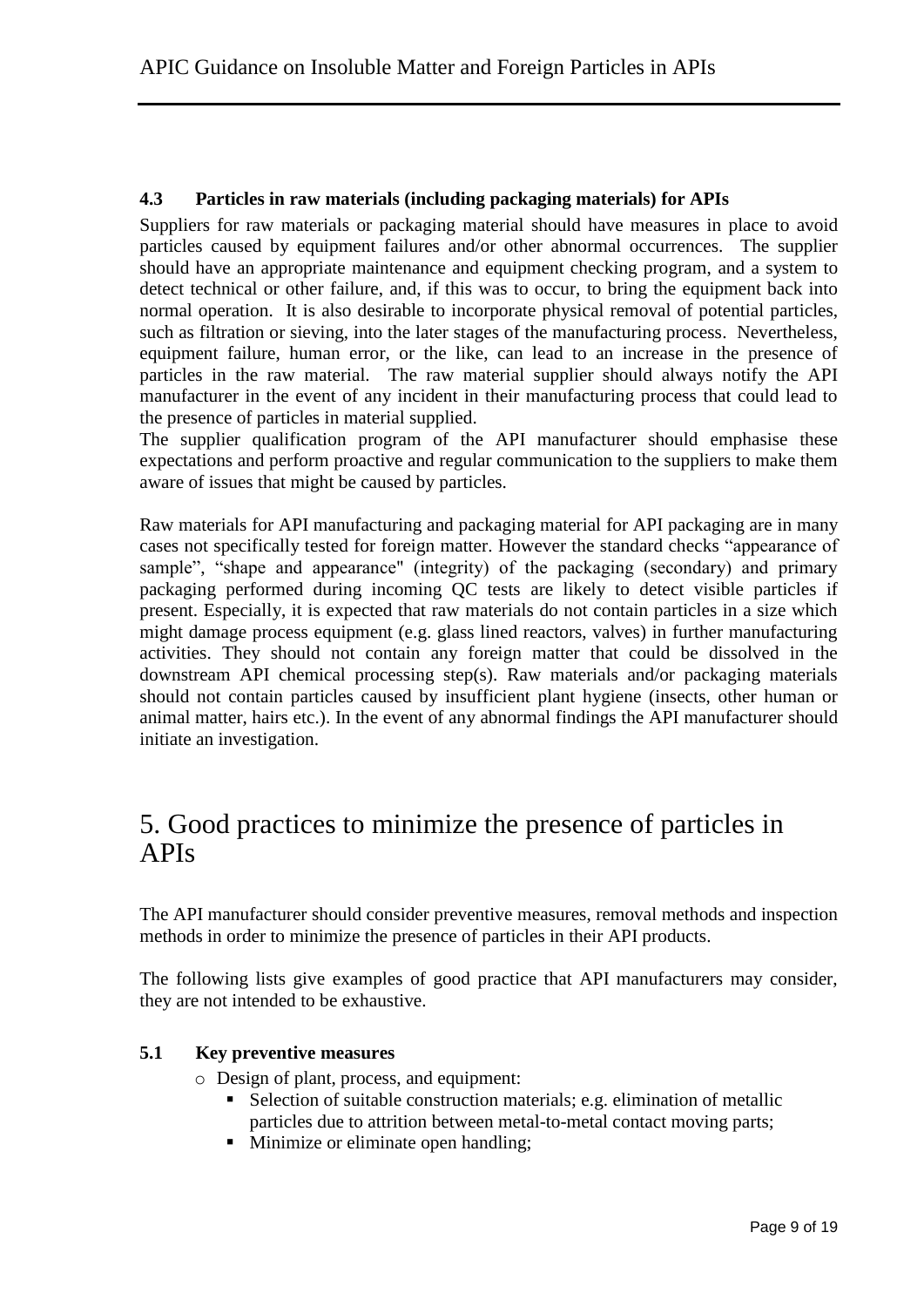- $\blacksquare$  Pre-conditioning of the equipment with first solvent to be used in the process (e.g. "dry run");
- Polish (final) filtration of a product solution prior to final crystallization;
- Filtration of product/equipment contact utilities (e.g. gases), solvents or other liquids as close as possible to the point of use;
- Use of appropriate rooms and/or other methods of protection according to the nature of the process step;
- Appropriate environmental conditions during open handling in the final stages of API manufacturing.
- o Plant and equipment maintenance and cleaning:
	- **Preventive maintenance program and schedule for all equipment parts that are** intended to be in direct contact with the product and process stream;
	- Effective cleaning and inspection procedures;
	- Cleaning after maintenance (e. g. repairs),
	- Rinsing of equipment after cleaning/prior to manufacturing through a filter, and visual examination of that filter to identify equipment issues.
	- Inspection of equipment prior to production;
- o Use of risk assessment to identify potential sources of particles during process manufacturing, sampling and analysis e.g. FMEA;
- o Gowning of operators to protect exposed product (gloves, hair cover, Tyvek suits, etc.);
- o Effective training of operators and maintenance staff;
- o Written procedures in place;
- o Appropriate storage/dispensing/sampling for packaging materials, raw materials and intermediates.

#### **5.2 Removal/detection methods**

- o In-line filters/sieves (e.g. bag filters, cartridge filters, monoplate filters, etc.)
- o In-line detectors (e.g. metal detectors, magnets);
- o Final polishing filtration;
- o In-line separators (mainly used in continuous process and charging of raw materials);
- o Use of sampling and/or in process control tests whenever a higher risk is perceived.

#### **5.3 Inspection methods**

- o Inspection of raw materials (including packaging), in-process, intermediates and final product by:
	- Visual inspection, during processing and/or QC tests;
	- Filter testing:
	- Automated and/or computerized inspection techniques.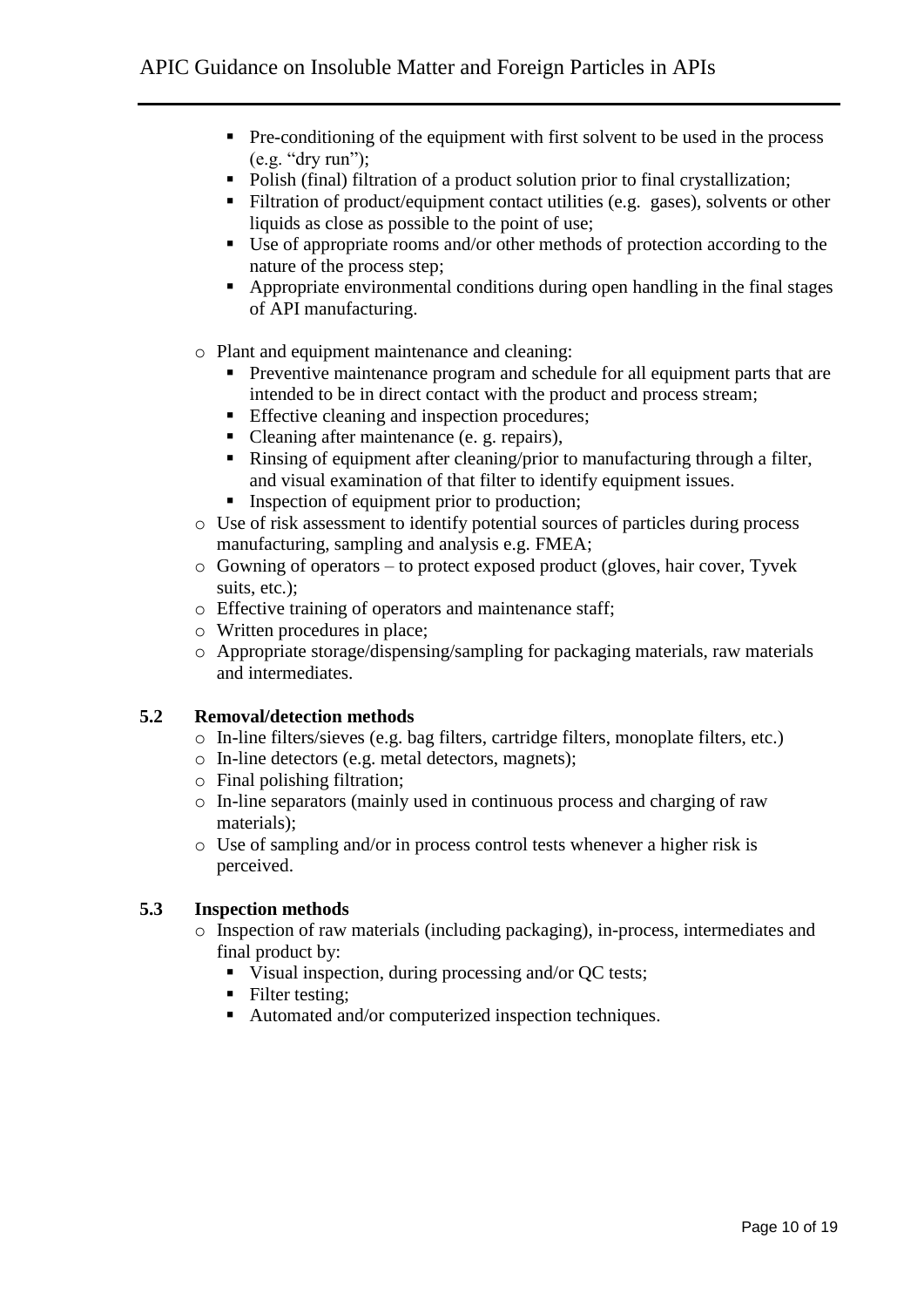# 6. Analytical controls and acceptance criteria

#### **6.1 General rules for APIs**

The amount, shape and type of particles should not affect the potency, efficacy or safety of the API. Particles are generally inert and biologically non active materials. Traces of technically unavoidable particles are minimized by selection of inherently safe materials with high (but not unlimited) resistance against mechanical / chemical interaction with processed materials. Various compendial or pharmacopoeial tests might detect insoluble matter, and a batch of API must pass all of these (e.g. appearance, appearance of solution, clarity of solution, heavy metal test or residue on ignition). Also any other pharmacopoeial or ICH requirements that are applicable for APIs must be fulfilled.

#### **6.2 Analytical methods for APIs**

This chapter describes a number of QC tests that are used for particle determination in API release testing. This list is not intended to be mandatory or exhaustive, i.e. there might be other tests that are also suitable for the determination of particles in final APIs. The specific test application and test execution frequency can be based on a risk assessment.

#### 6.2.1 Appearance Test

Visual examination of a powder with a defined sample size. The typical sample size is several grams. The test procedure should detail how the sample has to be examined (e.g. how to spread out on paper).

Some details about the detectability by naked eye, preventative measures and sample size that are described in the following chapters for the Filter Test do also apply in general for the Appearance Test.

#### 6.2.2 Filter Test

In general the company and/or product specific limits for insoluble matter have to be based on normal process performance without equipment failure or other issues (e.g. filter breakthrough, human error). The acceptance criteria may differentiate between metal, glass and/or other materials / particles.

The naked eye can detect particles with a minimum size of about  $0.04 - 0.2$  mm (see also  $Ref.<sup>e</sup>$ ).

#### 6.2.3 Sampling and sample size

Preventive measures for "Sampling".

To prevent false positive results from the filter test, which would take a lot of time and effort to investigate, the following measures should be considered:

- 1. Sampling containers:
- a. sampling containers/bags should be clean (e.g. bought with certificate or, if reused, cleaned via a qualified / validated procedure);
- b. sampling containers are often made of plastic, with screw caps. Especially if the sampling containers are reused, the screw threads of both the container and the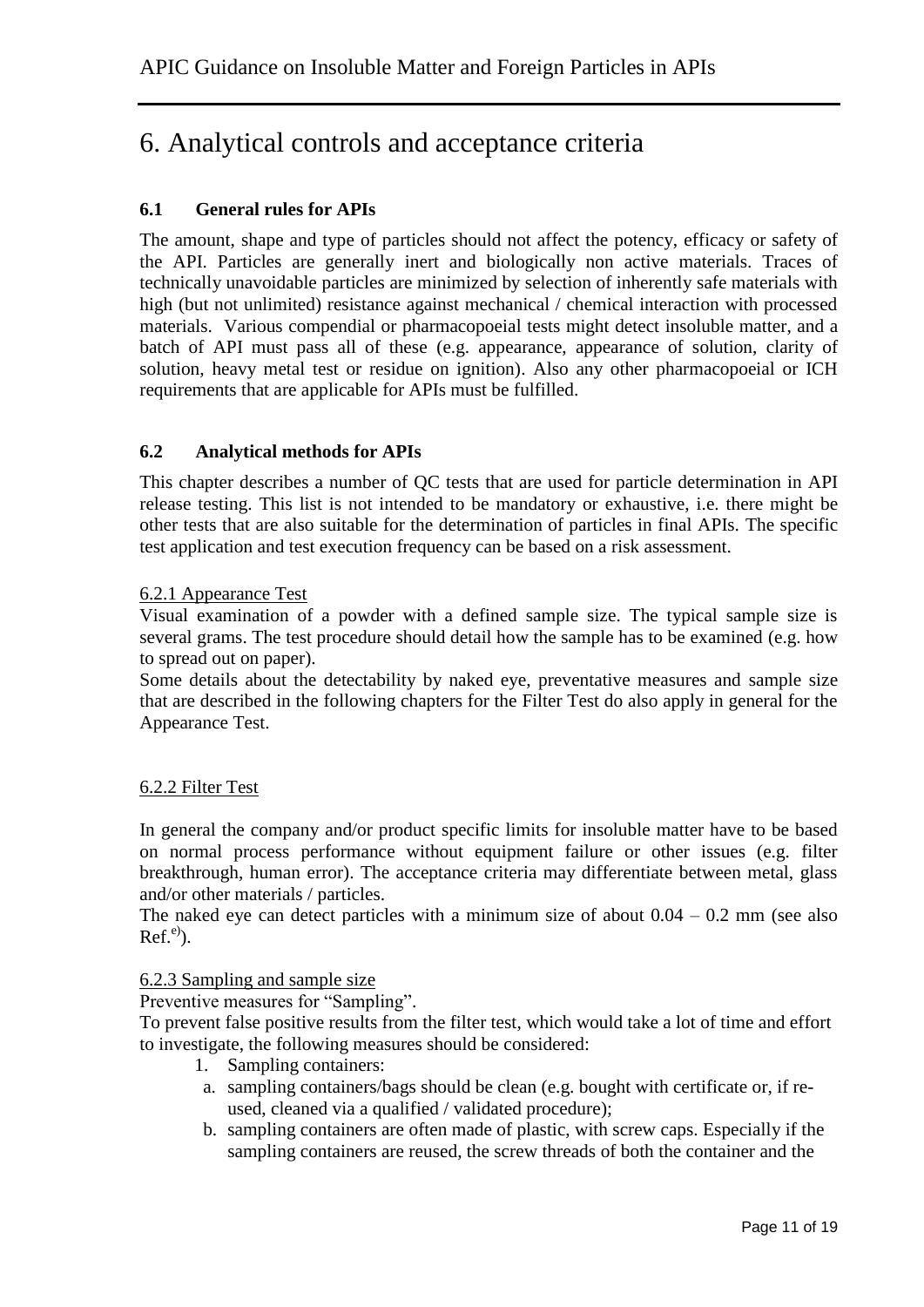screw cap should be inspected before use. Friction on the thread can lead to (white) particles (may appear as fibers or twisted white particles) on the filter;

- c. disposable containers/bags can be used.
- 2. Environmental conditions of the sampling point:
- a. Samples should be taken with appropriate protection, with special care to avoid introduction of particles e.g. within the filling area of the product or using an automatic sampler, minimising any contact between sample and the environment.

Quantity of the sample may vary in relation to batch size (e.g. especially for very small batch size, highly potent or toxic substances). A representative sample of the batch has to be taken for release testing; typically 5 to 100 g, to ensure that clear differentiation of filter coloration can be achieved.

#### 6.2.4 Preventive measures for the test execution

#### Laboratory equipment

- a. Both sampling equipment and laboratory equipment has to be clean and free from particles and fibers; the cleaning procedures should be suitable and should be documented;
- b. Cleaning of lab-equipment used (e.g. glassware) and sampling devices should be done directly before usage. The cleaned equipment should be stored under appropriate conditions.

#### Solvents

a. If a filter test is performed the solvents have to be free from particles; the solvents should be filtered before usage; if special equipment is use (e.g. a Milli-Q-System) it should be cleaned and maintained appropriately.

Environmental conditions during execution of the filter test:

a. The filter test should be performed under particle free environment; for example in a ventilated hood in the laboratory.

#### 6.2.5 Test execution:

For example:

- 1. Dissolve sample typically 5 to 100 g in a suitable solvent and filter (typically a solvent resistant microfilter - e.g. 10, 5, 0.45 micro meter pore sizes - is used) off the solution; note that a black colored filter for analysis of white particles might be used.
- 2. Dry the filter.
- 3. Visual examination of filter by naked eye.
- 4. Comparison with a blank solution to ensure no false positive results.
- 5. Comparison with a reference filter loaded with charcoal, ferrous oxide and/or other applicable reference substance. Test is passed if no particles are visible by naked eye and the comparison with the
- reference filter showed that the filter coloration is not darker than the reference filter.
- 6. If particles are visible by naked eye an evaluation by microscope has to be performed.
- 7. Test is passed if number and size of particles identified fulfill the predefined specified values.

Remark: Additional specific investigational tests might be required for further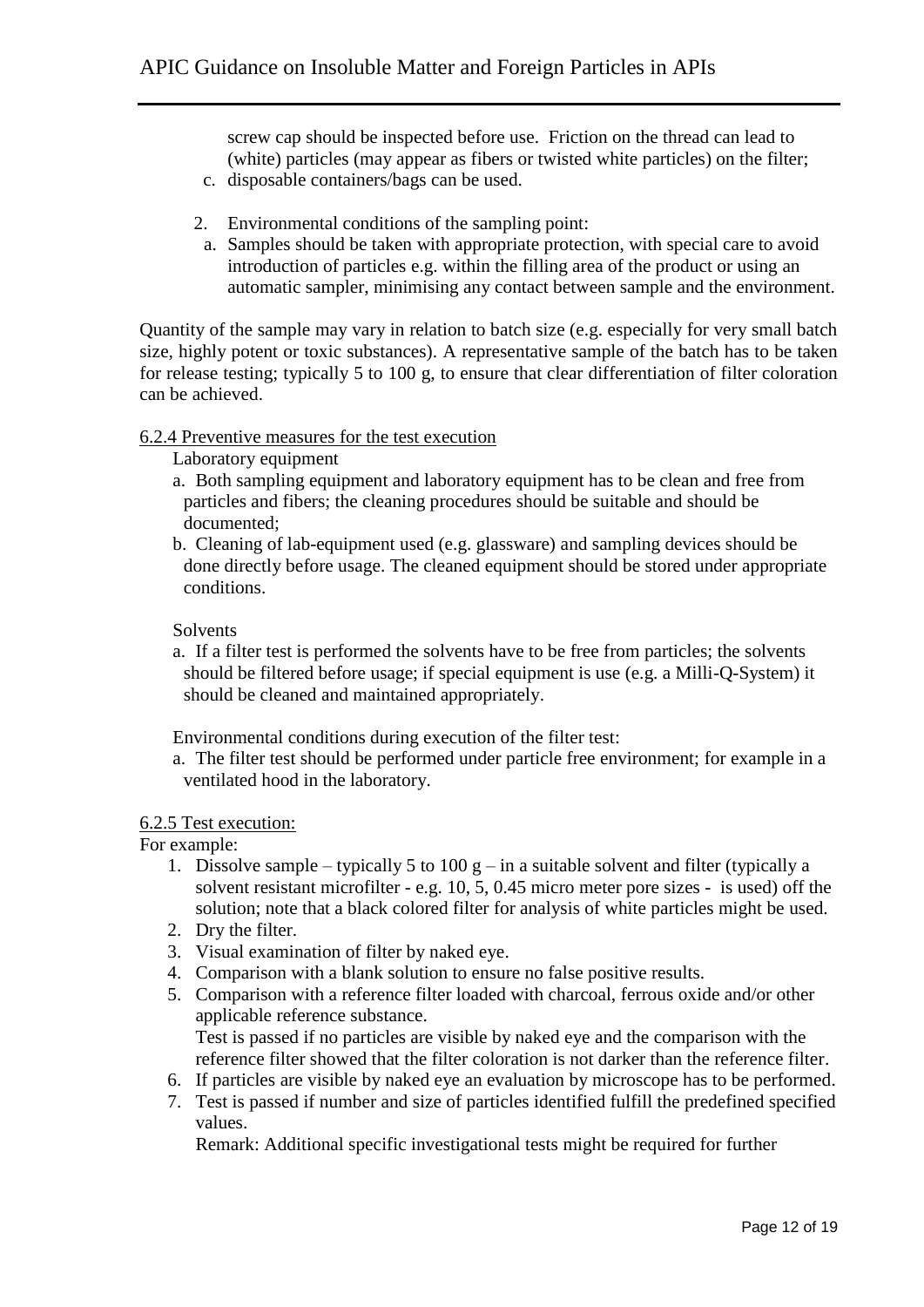characterization or identification of the specific particles, i.e. in case abnormalities are detected.

8. If test is not successfully passed an investigation has to be initiated to identify root cause, product impact and any related CAPAs.

Remark: Also weighing, scanners and other recognition technologies combined with automated evaluation can be applied instead of examination with naked eye and/or microscope

#### **6.3 Acceptance criteria for APIs**

The acceptable limits for particles should be based on the knowledge and history of regular process and equipment performance. Any equipment, process or human failure can lead to increased level of particles in the API. If there is no indication of such a failure and the testing results of the API are within the predefined acceptable limits the batch can be considered acceptable and there is no need to further investigate. Specific action and alert limits might be applied to ensure that any evolving process and/or performance issues can be detected and mitigated prior to exceeding the predefined action limits.

#### 6.3.1 Dosage forms & route of administration

APIs are used for different drug product dosage forms. The limits for particles might also take into account the route of administration, e.g.

- Tablets, capsules for oral applications: minute amounts of particles pass the gastrointestinal tract unchanged;
- Solutions for parenteral, inhaler, ophthalmic applications: normally the solutions are filtered by the drug product manufacturer via very small pore size. Minute amounts of particles are generally removed by that filtration step. Related Drug Product (vials, ampules, syringes, solutions) are tested for particulate matter during QC release testing;
- Inhalers (dry form): a tighter limit might be applicable due to this specific dosage form;
- Ointments, creams, shampoos, powders: minute amounts of particles normally do not pass the skin or mucous membrane and therefore do not enter the body.

#### 6.3.2 Proposal for limits:

Typical limits for particle size seen via a filter test:

 Upper limit for particle size (except fibers) is in the range of up to 1 mm, i.e. acceptance criteria: No particles in the analytical sample that are larger than 1 mm.<sup>5</sup> For metal particles acceptance criteria of  $0.5$  mm is often applied.<sup>6</sup>

<sup>&</sup>lt;sup>5</sup> <u>Justification</u>: According to FDA Compliance Policy Guide (Ref.<sup>g)</sup>) for foods (ready-to-eat) that contain hard or sharp particles 7 mm to 25 mm, in length should be considered adulterated within the meaning of 21 U.S.C.  $342(a)(1)$ . An upper limit of 1 mm fulfils this requirement for APIs that are used for an oral application of the related drug product. APIs that are used for parenteral use are normally dissolved and filtered applying a sterile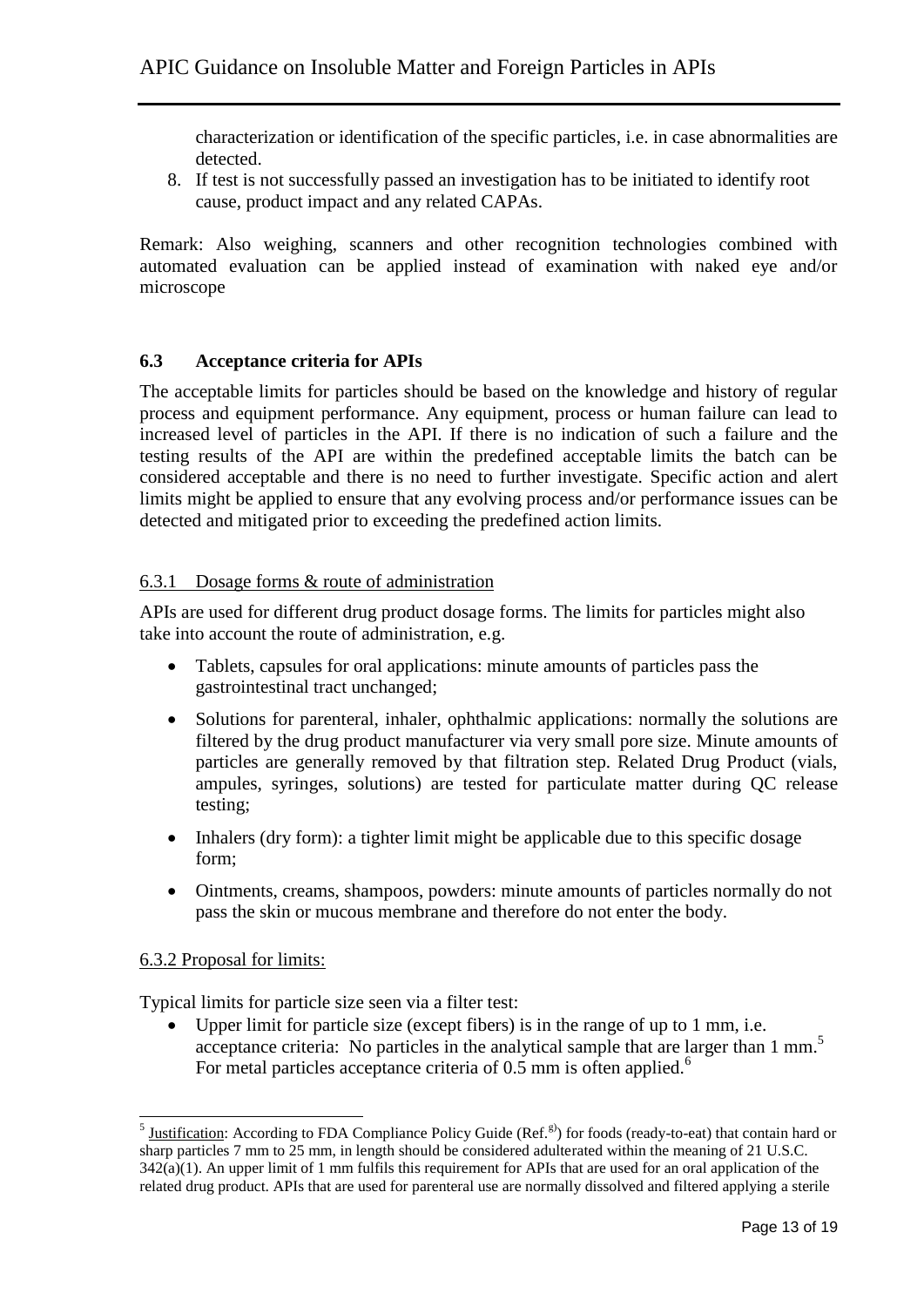- Limit for all particles less than 1 mm in size should be set based on normal process performance<sup>7</sup>.
- Normal process performance should be defined by the individual API manufacturer based on historical data.

Separate limits may be set for fibers, again based on normal process performance.

A limit between 10 and 100 ppm is proposed for the maximum amount of particles allowable.

A specific limit between 2 and 10 ppm is proposed for very small particles (e.g. <0.04 to 0.2 mm coming from charcoal treatment etc.) if applicable. <sup>8</sup>

This is proposed as a general guidance based on normal process performance; all abnormal or out of trend occurrences should be investigated.

This limit can be applied individually for the different sizes and specific weight of the particles.

Since metal has a much higher density compared to other material separate limits for metals and other particles can be applied.<sup>9</sup>

It is recommended to align the specification with API user /customer.

The following table provides an overview of typical materials used as construction materials in API manufacturing plants  $(Ref<sup>f</sup>)$ : these are average densities and can vary

| Construction material | Density    |
|-----------------------|------------|
|                       | $[g/cm^3]$ |
| Rubber Stopper        | 1.2        |
| Polypropylene         | 0.9        |
| Nylon                 | 1.15       |
| Paper                 | 1.15       |
| Teflon                | 2.2        |
| <b>PVC</b>            | 1.4        |
| Polyester             | 1.4        |
| Glass                 | 2.5        |
| Stainless steel       | 8          |

1

filtration step. The related drug product is tested for particulate matter (e.g. USP <788> Particulate matter in injections).

 $6\overline{B}$  Background: The acceptance criteria of 0.5 mm for metal particles is also often applied at drug product manufacturers for in-line metal detectors/metal separators.

<sup>&</sup>lt;sup>7</sup> Justification for very small particles: see Ref.<sup>h</sup>); for inert particles >0,2 mm, as they are not dissolved and not absorbed in the gastrointestinal gut: see Ref.<sup>i)</sup>

<sup>&</sup>lt;sup>8</sup> Justification: limit is based on experience and practicality of this test to detect about 2 ppm charcoal on a filter with about 25 to 50 mm diameter

<sup>&</sup>lt;sup>9</sup> Remark: It is recognized that particles might only be identified as metals by applying specific analytical techniques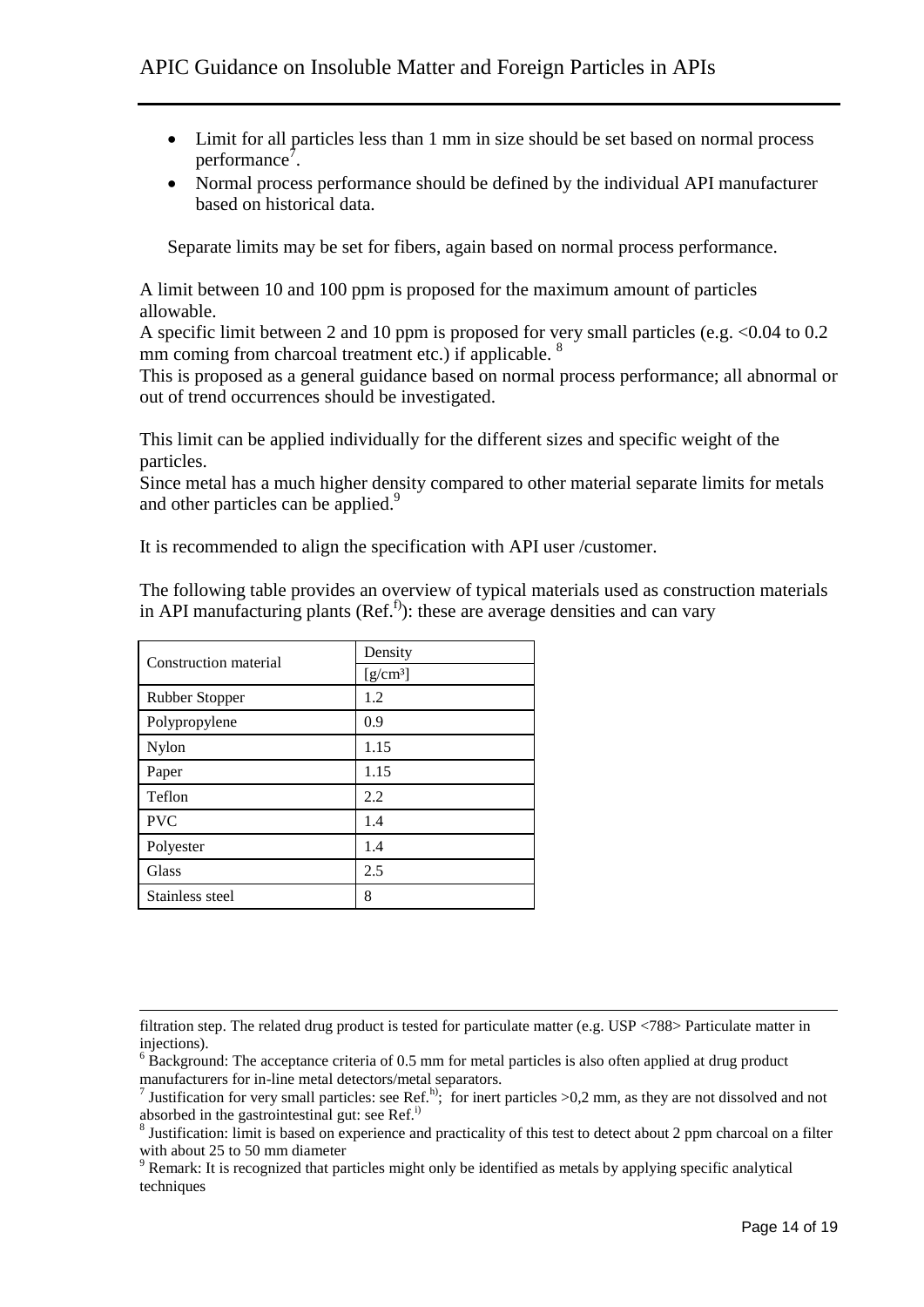An example table for max number of particles is shown below:

For simplification purposes 2 different categories of particles were applied:

Metal (density:  $8 \text{ g/cm}^3$ ) and other particles (density:  $2.5 \text{ g/cm}^3$ ).

For calculation purposes a sphere model was used and a base limit of 10 ppm was applied for both ranges individually  $^{10}$ .

| $100$ g sample                               | $0.2 - 0.5$ mm | $0.5-1$ mm |
|----------------------------------------------|----------------|------------|
| Max # of particles<br>Metal                  |                |            |
| Max # of particles<br><b>Other Materials</b> |                |            |

#### **6.4 (In-)Process controls for intermediate process steps**

(In)-process controls are intended to help detect particles during the manufacturing of the API and at the same time identify the possible sources, thus allowing measures to be implemented to minimize the presence of these particles.

The controls described in this chapter are examples that could be used by API manufacturers as appropriate.

General conditions:

- In process control points should be defined based on an assessment regarding equipment, materials flow, process etc.;
- Sampling: a sampling process has to be designed in a way that both the product as well as the sample is not adulterated (clean containers, clean sampling devices, control of the sampling environment etc.).

In process controls:

-

- Sampling and inspection of the samples (by different techniques like filter test, visual inspection, others);
- Implementation of security sieves or filters and appropriate periodic review of these devices during production (for presence of particles);
- Installation of metal detectors and / or metal separators / permanent magnets (applicable for ferromagnetic particles only) and appropriate periodic review of these devices during production (for presence of metal particles);
- Visual inspection of the product during handling e.g. charging & discharging;
- Visual inspection of the equipment and utensils before and after use, including e.g. integrity check of sieve screens;
- Weighing and/or visual inspection of pieces of equipment before and after the process (e.g. Gaskets, Teflon valves etc.);
- Equipment clearance/counting/reconciliation of equipment parts.

<sup>&</sup>lt;sup>10</sup> Calculation example: 100 g sample: 10 ppm corresponds to 1 mg. 1 metal particle with density 8  $g/dm<sup>3</sup>$  and 0.5 mm diameter of sphere: m= 4/3 π r<sup>3</sup> : 4/3 π (0.00025m)<sup>3</sup> 8000kg/m<sup>3</sup> = 5.24E-07 kg = 0.524 mg, i.e. 2 metal particles correspond to 1 mg

Remark: Also alternative calculation models might be applied based on observed particle shapes, e.g. flakes, rod-shaped particles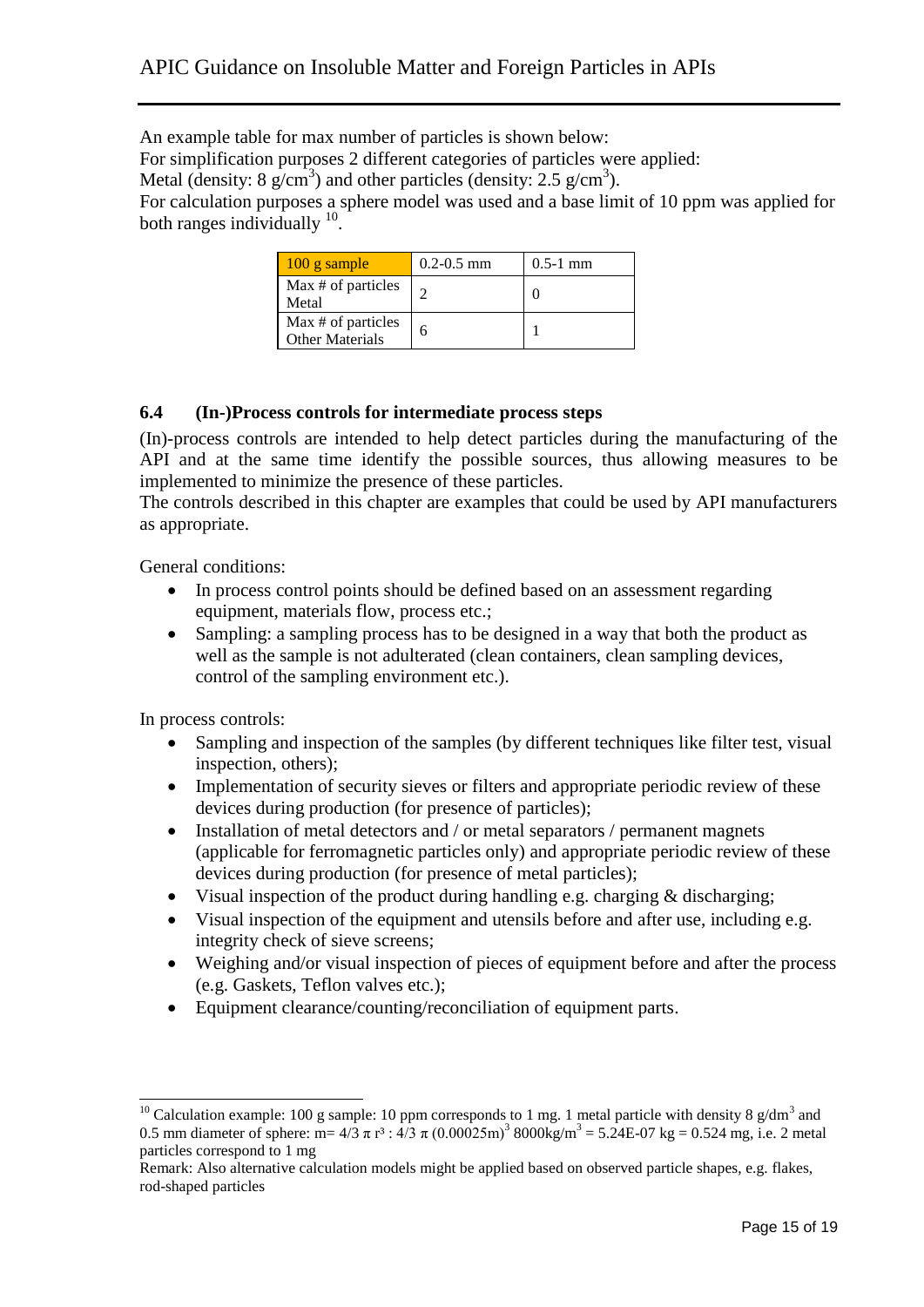Prevention measures:

- Visual inspection of the equipment and utensils before use;
- Visual inspection of a filter test of the last rinse (after cleaning and conditioning the equipment);
- Inspection and clearance of the work;
- Use of engineering controls, additional levels of protection e.g. charging booths, glove box;
- Effective preventative maintenance procedures;
- Effective training of operators & technicians;
- Minimize open operations after final filtration step. Perform closed operations wherever possible after final filtration, use closed centrifuges, continuous liners for packaging operations etc.;
- Appropriate gowning of operators and technicians gowning gear and materials used for personnel protection should be selected to avoid the release of particles and fibers.

# 7. Incident management

Equipment failure, human error, or the like, can lead to an increase in presence of insoluble matter in an API above the defined limit. The following provides general guidance on what actions a manufacturer must take in the event of an abnormal occurrence.

An investigation should be carried out in the event of particles being present in the API product at levels above the established limits; also in the event of an abnormal occurrence e.g. presence of particles in raw materials, intermediates, in process control samples. In the event of an "out of trend" event (e.g. presence of abnormal coloured particles) an investigation should also be carried out.

- The investigation should concentrate on the identification of the source of insoluble matter, identification of the type of matter e.g., glass, metal, plastic; an assessment of the extent of insoluble matter present, and an assessment by the Quality Unit of its impact on product quality, safety and efficacy of the final API.
- The evaluation of other batches, equipment, processes where there could be an impact should also be considered as part of the investigation.
- Include an assessment of material compatibility (material should not be additive, absorptive or reactive).
- Justify appropriateness of filter for particle size present, or other process unit operations which will remove the insoluble matter
- In case of reprocess to remove particles, the investigation should explain why the filtration in the original process did not remove the insoluble matter.
- The reprocess/rework method should be justified or validated as appropriate.

For raw materials (including packaging) and API intermediates particle testing is not routinely required, however, if any abnormal findings occur during material handling, cleaning, maintenance etc.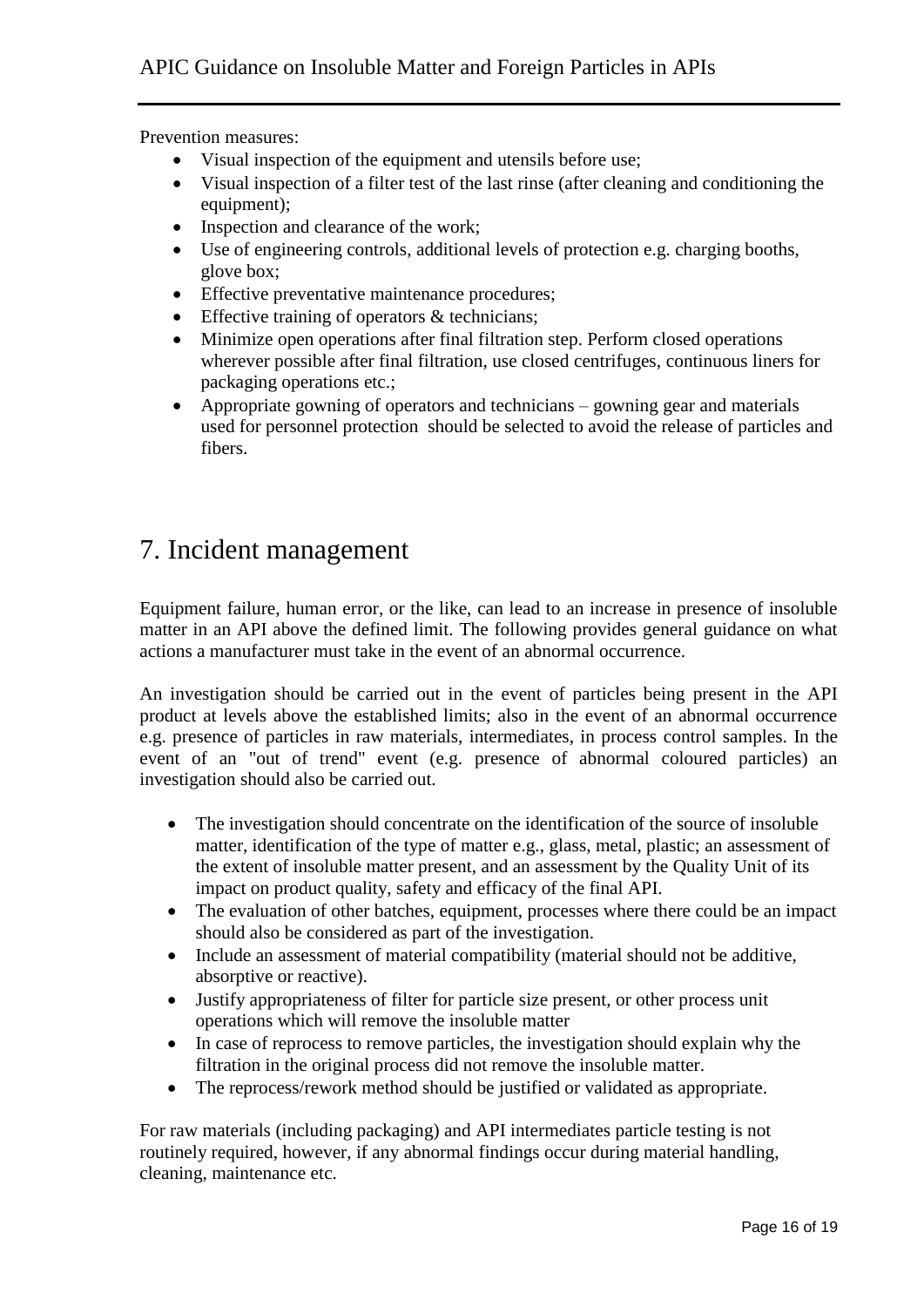- An assessment of material compatibility (material should not be additive, absorptive or reactive) and impact/removal in subsequent steps must be performed.
- If particles are found in sourced raw material exceeding defined limits or general expectations, a thorough investigation should be completed and corrective action involving the supplier should be performed where applicable.

#### **7.1 Determination of identity of particles**

Technologies that may be employed:

- Microscopy
- Scanning Electron Microscopy
- Energy dispersive X-ray analysis
- Infrared spectroscopy (including n attenuated total reflection technology)
- elemental analysis
- inductively coupled plasma optical emission spectrometry (ICP-OES)
- comparison with specimen samples or databases
- X-ray fluorescence spectroscopy
- Particle counter for liquids and solids
- Micro Raman

#### **7.2 Identify source/root cause – examples of investigation techniques and aids**

- $\bullet$  5 whys
- Cause tree analysis
- Knowledge/database of construction materials of equipment train
- Ishikawa diagram (fishbone)
- $\bullet$  Is-Is not
- Kepner Tregoe

#### **7.3 CAPA / course of action to avoid reoccurrence**

Corrective actions and preventative actions must be defined and implemented to demonstrate that the correct root cause has been identified and that the problem has been eliminated or reduced to an acceptable tolerance level where applicable.

- **7.4 Risk assessments: topics to be considered during the investigation/disposition decision**
	- Prerequisite: Identification of the particle(s), size/range of size, amount, distribution/homogeneity in the batch;
	- Identification of the source/root cause;
	- An assessment of material compatibility (material should not be additive, absorptive or reactive) and its impact in the product;
	- Consider whether removal in subsequent steps can be/should be performed;
	- Justify appropriateness of filter capabilities versus particle size present, or other process unit operations which will remove the particles (e.g. distillation);
	- If during investigation it is determined that the material is foreign matter (not intrinsic to the process or equipment), or not compatible with the product then consideration should be given to rejection of the lot or lots;
	- For an atypical particle or foreign matter dropped into the batch briefly (e.g. a pen), which is immediately removed with the assurance that the complete foreign matter is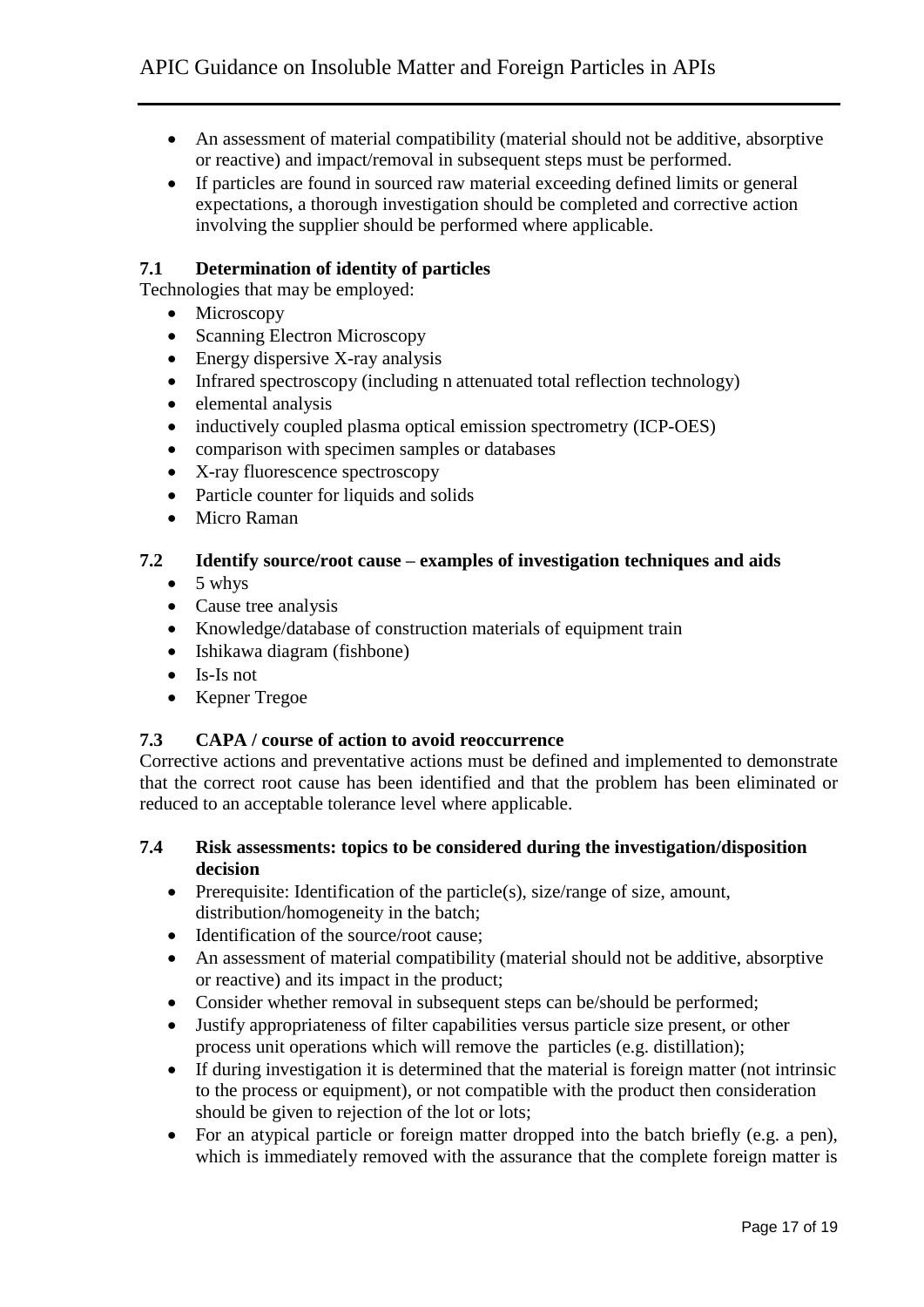removed, while maintaining the integrity of the product, a risk assessment should be written to determine the impact and a path forward;

• Particles may also be removed by further downstream processing when a filtration step is already included or when a filtration step can be easily introduced without altering the process (e.g. passing a liquid raw material or solvent over a filter before charging to a vessel or reactor).An assessment should be performed to demonstrate that the particles are inert (insoluble, not reactive, not additive) under the process conditions of the proposed removal method (solvents, reagents, temperatures, pH, etc.);

While inertness and compatibility of these particles might not be an issue, there may be a concern on secondary impact (e.g. damage to glass lined coating may expose carbon steel of reactor wall to corrosive or abrasive product streams). Any potential secondary impact should also be evaluated as part of technical assessment.

The insoluble matter might be removed in the Drug Product Formulation process.